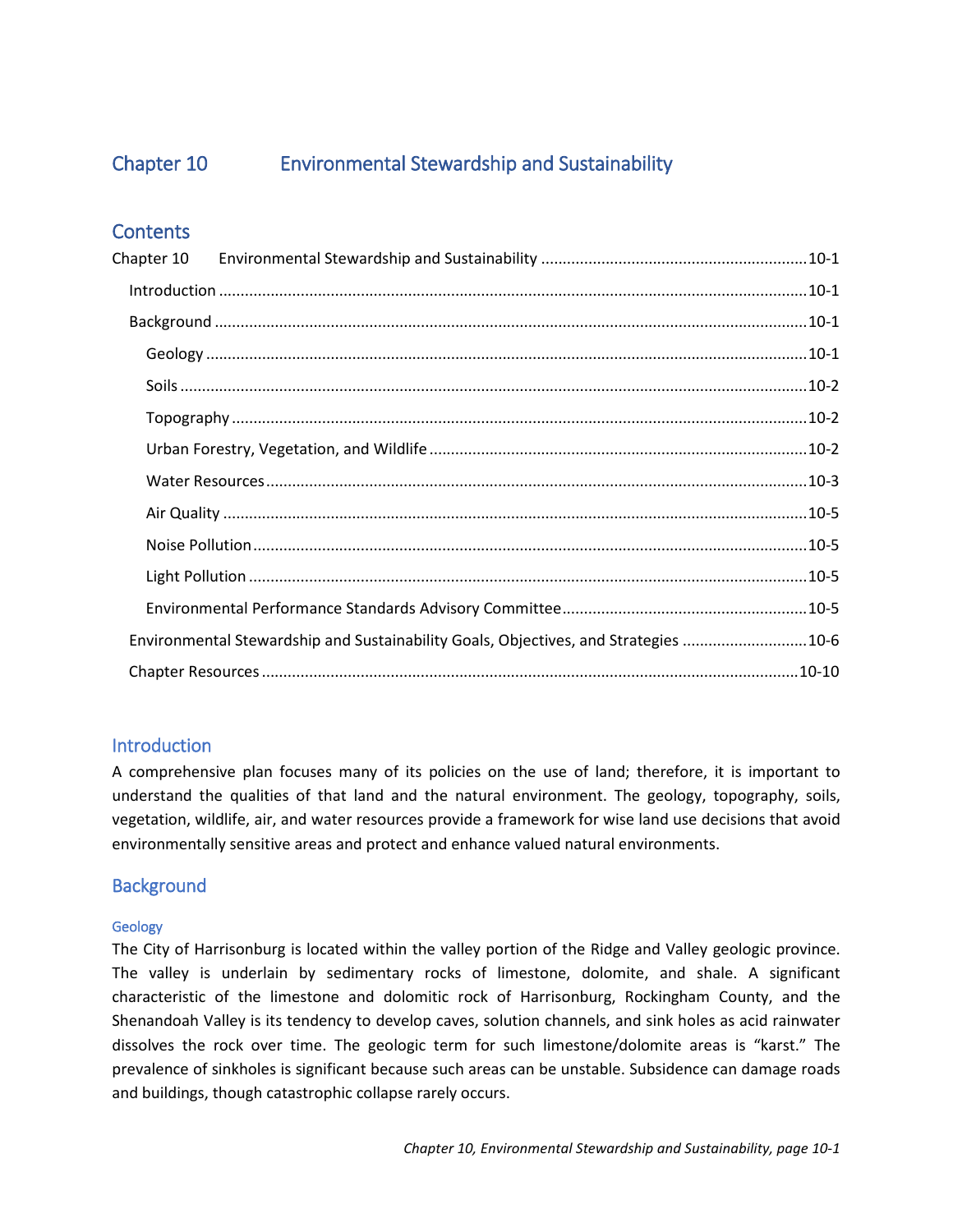# <span id="page-1-0"></span>Chapter 10 Environmental Stewardship and Sustainability

# **Contents**

| Chapter 10                                                                          |  |  |
|-------------------------------------------------------------------------------------|--|--|
|                                                                                     |  |  |
|                                                                                     |  |  |
|                                                                                     |  |  |
|                                                                                     |  |  |
|                                                                                     |  |  |
|                                                                                     |  |  |
|                                                                                     |  |  |
|                                                                                     |  |  |
|                                                                                     |  |  |
|                                                                                     |  |  |
|                                                                                     |  |  |
| Environmental Stewardship and Sustainability Goals, Objectives, and Strategies 10-6 |  |  |
|                                                                                     |  |  |

# <span id="page-1-1"></span>Introduction

A comprehensive plan focuses many of its policies on the use of land; therefore, it is important to understand the qualities of that land and the natural environment. The geology, topography, soils, vegetation, wildlife, air, and water resources provide a framework for wise land use decisions that avoid environmentally sensitive areas and protect and enhance valued natural environments.

# <span id="page-1-2"></span>**Background**

## <span id="page-1-3"></span>Geology

The City of Harrisonburg is located within the valley portion of the Ridge and Valley geologic province. The valley is underlain by sedimentary rocks of limestone, dolomite, and shale. A significant characteristic of the limestone and dolomitic rock of Harrisonburg, Rockingham County, and the Shenandoah Valley is its tendency to develop caves, solution channels, and sink holes as acid rainwater dissolves the rock over time. The geologic term for such limestone/dolomite areas is "karst." The prevalence of sinkholes is significant because such areas can be unstable. Subsidence can damage roads and buildings, though catastrophic collapse rarely occurs.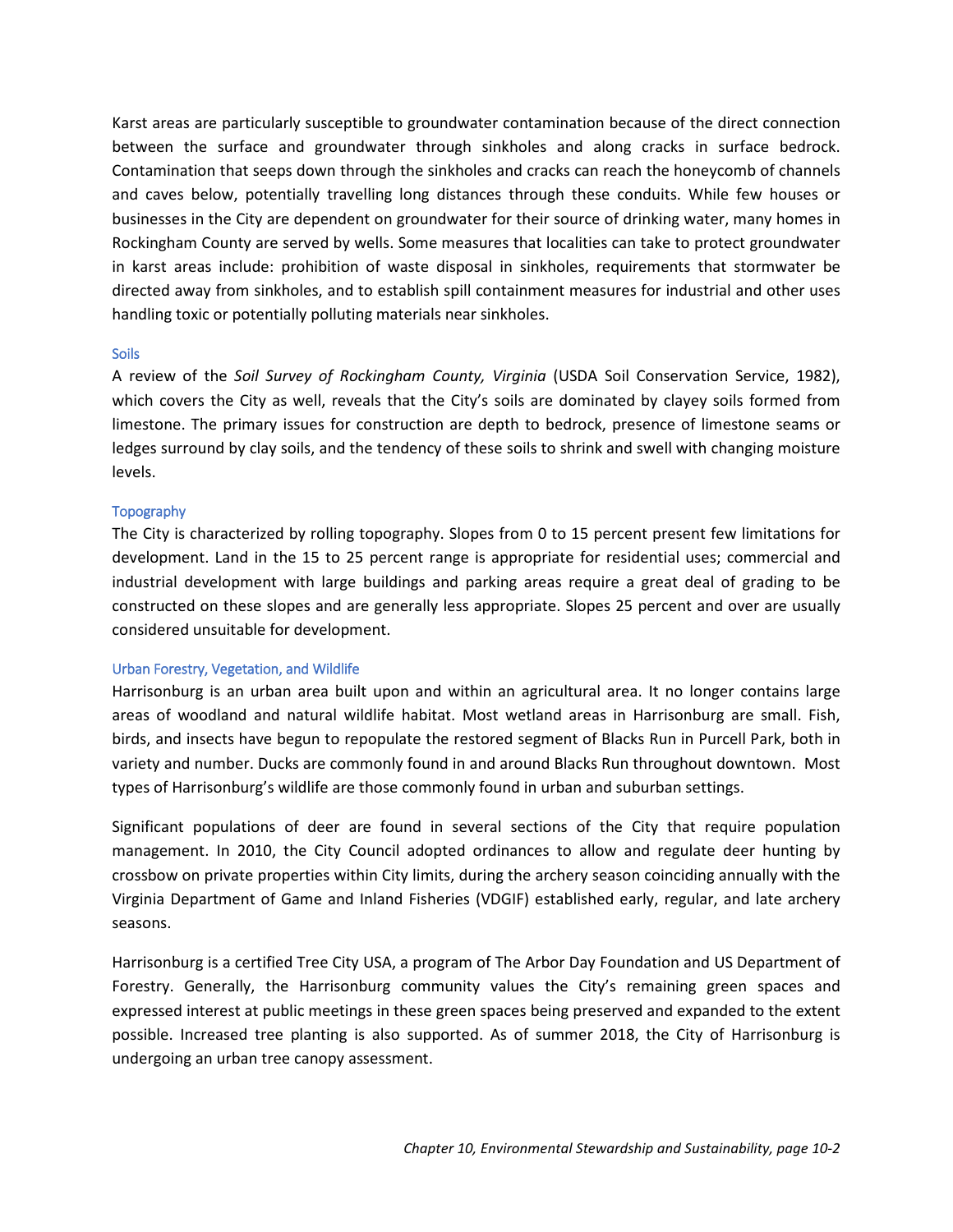Karst areas are particularly susceptible to groundwater contamination because of the direct connection between the surface and groundwater through sinkholes and along cracks in surface bedrock. Contamination that seeps down through the sinkholes and cracks can reach the honeycomb of channels and caves below, potentially travelling long distances through these conduits. While few houses or businesses in the City are dependent on groundwater for their source of drinking water, many homes in Rockingham County are served by wells. Some measures that localities can take to protect groundwater in karst areas include: prohibition of waste disposal in sinkholes, requirements that stormwater be directed away from sinkholes, and to establish spill containment measures for industrial and other uses handling toxic or potentially polluting materials near sinkholes.

#### <span id="page-2-0"></span>**Soils**

A review of the *Soil Survey of Rockingham County, Virginia* (USDA Soil Conservation Service, 1982), which covers the City as well, reveals that the City's soils are dominated by clayey soils formed from limestone. The primary issues for construction are depth to bedrock, presence of limestone seams or ledges surround by clay soils, and the tendency of these soils to shrink and swell with changing moisture levels.

#### <span id="page-2-1"></span>**Topography**

The City is characterized by rolling topography. Slopes from 0 to 15 percent present few limitations for development. Land in the 15 to 25 percent range is appropriate for residential uses; commercial and industrial development with large buildings and parking areas require a great deal of grading to be constructed on these slopes and are generally less appropriate. Slopes 25 percent and over are usually considered unsuitable for development.

#### <span id="page-2-2"></span>Urban Forestry, Vegetation, and Wildlife

Harrisonburg is an urban area built upon and within an agricultural area. It no longer contains large areas of woodland and natural wildlife habitat. Most wetland areas in Harrisonburg are small. Fish, birds, and insects have begun to repopulate the restored segment of Blacks Run in Purcell Park, both in variety and number. Ducks are commonly found in and around Blacks Run throughout downtown. Most types of Harrisonburg's wildlife are those commonly found in urban and suburban settings.

Significant populations of deer are found in several sections of the City that require population management. In 2010, the City Council adopted ordinances to allow and regulate deer hunting by crossbow on private properties within City limits, during the archery season coinciding annually with the Virginia Department of Game and Inland Fisheries (VDGIF) established early, regular, and late archery seasons.

Harrisonburg is a certified Tree City USA, a program of The Arbor Day Foundation and US Department of Forestry. Generally, the Harrisonburg community values the City's remaining green spaces and expressed interest at public meetings in these green spaces being preserved and expanded to the extent possible. Increased tree planting is also supported. As of summer 2018, the City of Harrisonburg is undergoing an urban tree canopy assessment.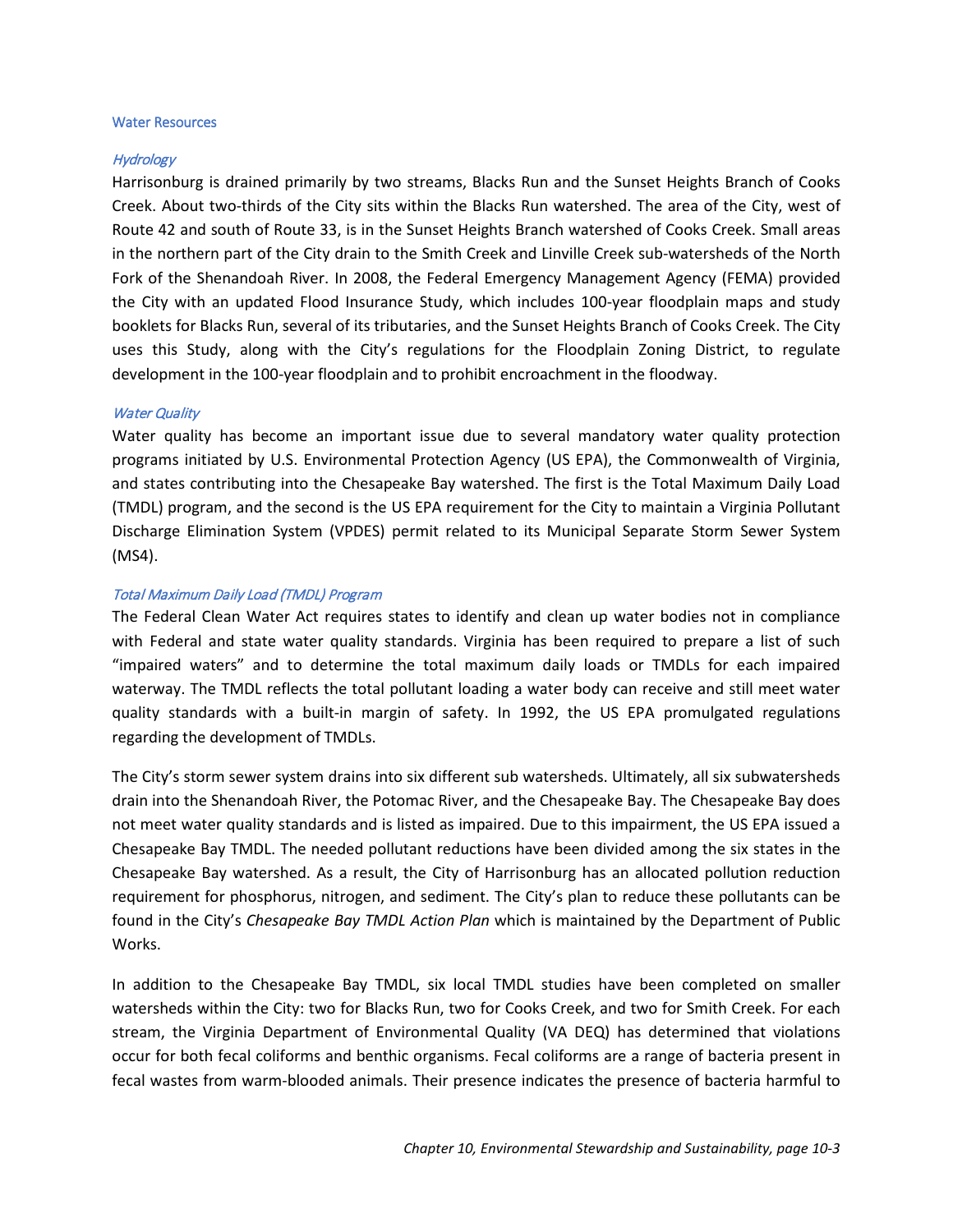#### <span id="page-3-0"></span>Water Resources

#### **Hydrology**

Harrisonburg is drained primarily by two streams, Blacks Run and the Sunset Heights Branch of Cooks Creek. About two-thirds of the City sits within the Blacks Run watershed. The area of the City, west of Route 42 and south of Route 33, is in the Sunset Heights Branch watershed of Cooks Creek. Small areas in the northern part of the City drain to the Smith Creek and Linville Creek sub-watersheds of the North Fork of the Shenandoah River. In 2008, the Federal Emergency Management Agency (FEMA) provided the City with an updated Flood Insurance Study, which includes 100-year floodplain maps and study booklets for Blacks Run, several of its tributaries, and the Sunset Heights Branch of Cooks Creek. The City uses this Study, along with the City's regulations for the Floodplain Zoning District, to regulate development in the 100-year floodplain and to prohibit encroachment in the floodway.

#### **Water Quality**

Water quality has become an important issue due to several mandatory water quality protection programs initiated by U.S. Environmental Protection Agency (US EPA), the Commonwealth of Virginia, and states contributing into the Chesapeake Bay watershed. The first is the Total Maximum Daily Load (TMDL) program, and the second is the US EPA requirement for the City to maintain a Virginia Pollutant Discharge Elimination System (VPDES) permit related to its Municipal Separate Storm Sewer System (MS4).

#### Total Maximum Daily Load (TMDL) Program

The Federal Clean Water Act requires states to identify and clean up water bodies not in compliance with Federal and state water quality standards. Virginia has been required to prepare a list of such "impaired waters" and to determine the total maximum daily loads or TMDLs for each impaired waterway. The TMDL reflects the total pollutant loading a water body can receive and still meet water quality standards with a built-in margin of safety. In 1992, the US EPA promulgated regulations regarding the development of TMDLs.

The City's storm sewer system drains into six different sub watersheds. Ultimately, all six subwatersheds drain into the Shenandoah River, the Potomac River, and the Chesapeake Bay. The Chesapeake Bay does not meet water quality standards and is listed as impaired. Due to this impairment, the US EPA issued a Chesapeake Bay TMDL. The needed pollutant reductions have been divided among the six states in the Chesapeake Bay watershed. As a result, the City of Harrisonburg has an allocated pollution reduction requirement for phosphorus, nitrogen, and sediment. The City's plan to reduce these pollutants can be found in the City's *Chesapeake Bay TMDL Action Plan* which is maintained by the Department of Public Works.

In addition to the Chesapeake Bay TMDL, six local TMDL studies have been completed on smaller watersheds within the City: two for Blacks Run, two for Cooks Creek, and two for Smith Creek. For each stream, the Virginia Department of Environmental Quality (VA DEQ) has determined that violations occur for both fecal coliforms and benthic organisms. Fecal coliforms are a range of bacteria present in fecal wastes from warm-blooded animals. Their presence indicates the presence of bacteria harmful to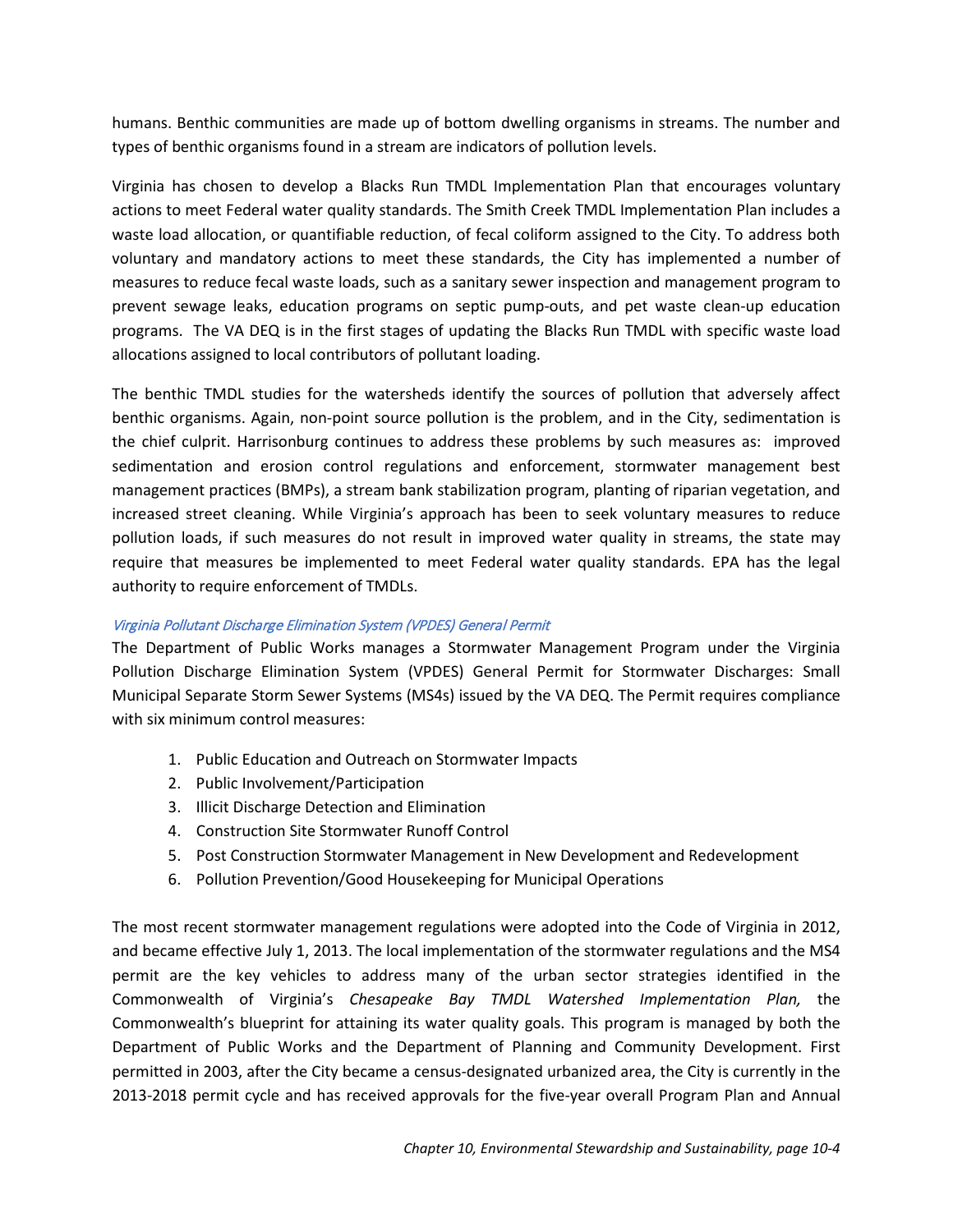humans. Benthic communities are made up of bottom dwelling organisms in streams. The number and types of benthic organisms found in a stream are indicators of pollution levels.

Virginia has chosen to develop a Blacks Run TMDL Implementation Plan that encourages voluntary actions to meet Federal water quality standards. The Smith Creek TMDL Implementation Plan includes a waste load allocation, or quantifiable reduction, of fecal coliform assigned to the City. To address both voluntary and mandatory actions to meet these standards, the City has implemented a number of measures to reduce fecal waste loads, such as a sanitary sewer inspection and management program to prevent sewage leaks, education programs on septic pump-outs, and pet waste clean-up education programs. The VA DEQ is in the first stages of updating the Blacks Run TMDL with specific waste load allocations assigned to local contributors of pollutant loading.

The benthic TMDL studies for the watersheds identify the sources of pollution that adversely affect benthic organisms. Again, non-point source pollution is the problem, and in the City, sedimentation is the chief culprit. Harrisonburg continues to address these problems by such measures as: improved sedimentation and erosion control regulations and enforcement, stormwater management best management practices (BMPs), a stream bank stabilization program, planting of riparian vegetation, and increased street cleaning. While Virginia's approach has been to seek voluntary measures to reduce pollution loads, if such measures do not result in improved water quality in streams, the state may require that measures be implemented to meet Federal water quality standards. EPA has the legal authority to require enforcement of TMDLs.

## Virginia Pollutant Discharge Elimination System (VPDES) General Permit

The Department of Public Works manages a Stormwater Management Program under the Virginia Pollution Discharge Elimination System (VPDES) General Permit for Stormwater Discharges: Small Municipal Separate Storm Sewer Systems (MS4s) issued by the VA DEQ. The Permit requires compliance with six minimum control measures:

- 1. Public Education and Outreach on Stormwater Impacts
- 2. Public Involvement/Participation
- 3. Illicit Discharge Detection and Elimination
- 4. Construction Site Stormwater Runoff Control
- 5. Post Construction Stormwater Management in New Development and Redevelopment
- 6. Pollution Prevention/Good Housekeeping for Municipal Operations

The most recent stormwater management regulations were adopted into the Code of Virginia in 2012, and became effective July 1, 2013. The local implementation of the stormwater regulations and the MS4 permit are the key vehicles to address many of the urban sector strategies identified in the Commonwealth of Virginia's *Chesapeake Bay TMDL Watershed Implementation Plan,* the Commonwealth's blueprint for attaining its water quality goals. This program is managed by both the Department of Public Works and the Department of Planning and Community Development. First permitted in 2003, after the City became a census-designated urbanized area, the City is currently in the 2013-2018 permit cycle and has received approvals for the five-year overall Program Plan and Annual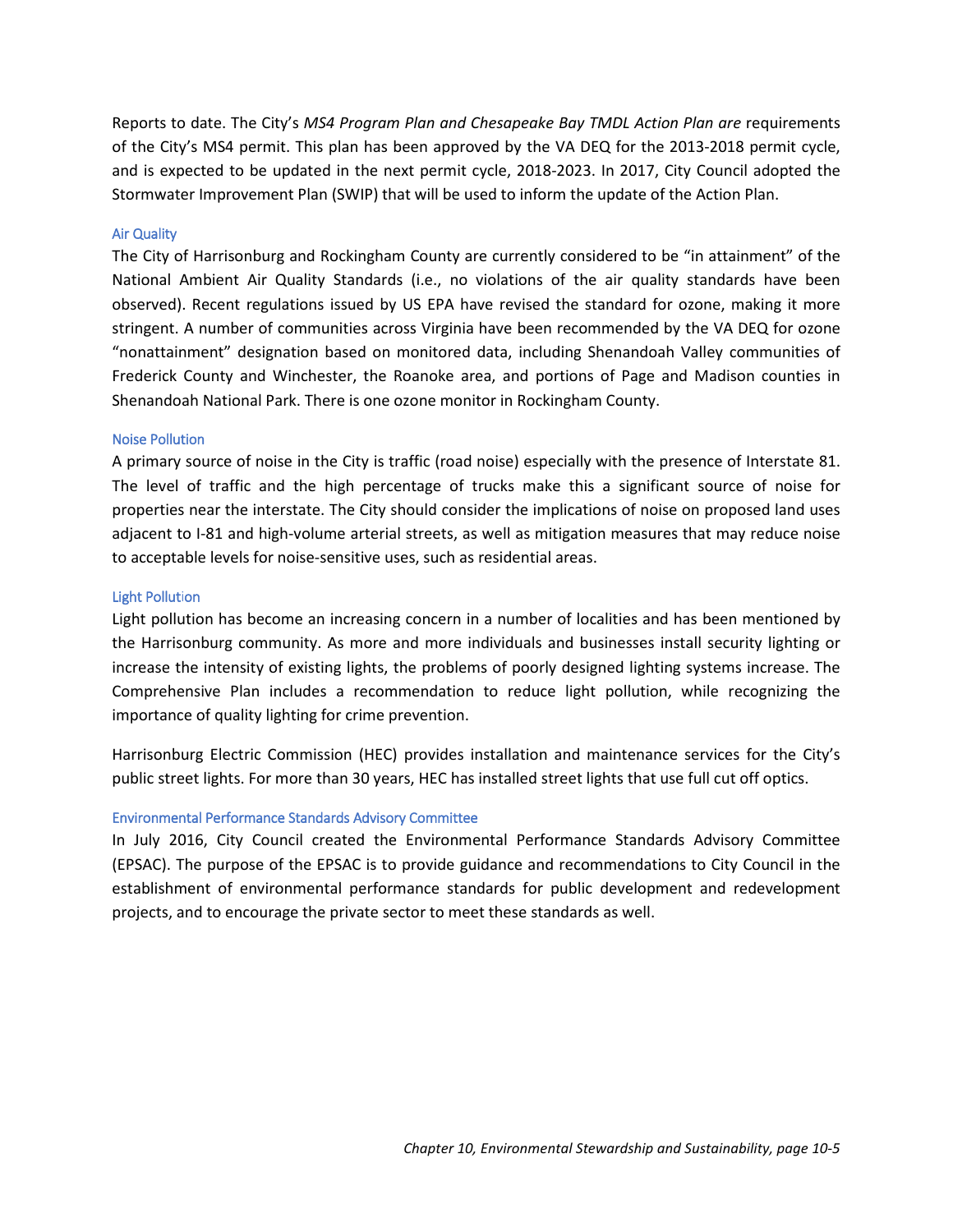Reports to date. The City's *MS4 Program Plan and Chesapeake Bay TMDL Action Plan are* requirements of the City's MS4 permit. This plan has been approved by the VA DEQ for the 2013-2018 permit cycle, and is expected to be updated in the next permit cycle, 2018-2023. In 2017, City Council adopted the Stormwater Improvement Plan (SWIP) that will be used to inform the update of the Action Plan.

#### <span id="page-5-0"></span>Air Quality

The City of Harrisonburg and Rockingham County are currently considered to be "in attainment" of the National Ambient Air Quality Standards (i.e., no violations of the air quality standards have been observed). Recent regulations issued by US EPA have revised the standard for ozone, making it more stringent. A number of communities across Virginia have been recommended by the VA DEQ for ozone "nonattainment" designation based on monitored data, including Shenandoah Valley communities of Frederick County and Winchester, the Roanoke area, and portions of Page and Madison counties in Shenandoah National Park. There is one ozone monitor in Rockingham County.

#### <span id="page-5-1"></span>Noise Pollution

A primary source of noise in the City is traffic (road noise) especially with the presence of Interstate 81. The level of traffic and the high percentage of trucks make this a significant source of noise for properties near the interstate. The City should consider the implications of noise on proposed land uses adjacent to I-81 and high-volume arterial streets, as well as mitigation measures that may reduce noise to acceptable levels for noise-sensitive uses, such as residential areas.

#### <span id="page-5-2"></span>Light Pollution

Light pollution has become an increasing concern in a number of localities and has been mentioned by the Harrisonburg community. As more and more individuals and businesses install security lighting or increase the intensity of existing lights, the problems of poorly designed lighting systems increase. The Comprehensive Plan includes a recommendation to reduce light pollution, while recognizing the importance of quality lighting for crime prevention.

Harrisonburg Electric Commission (HEC) provides installation and maintenance services for the City's public street lights. For more than 30 years, HEC has installed street lights that use full cut off optics.

#### <span id="page-5-3"></span>Environmental Performance Standards Advisory Committee

In July 2016, City Council created the Environmental Performance Standards Advisory Committee (EPSAC). The purpose of the EPSAC is to provide guidance and recommendations to City Council in the establishment of environmental performance standards for public development and redevelopment projects, and to encourage the private sector to meet these standards as well.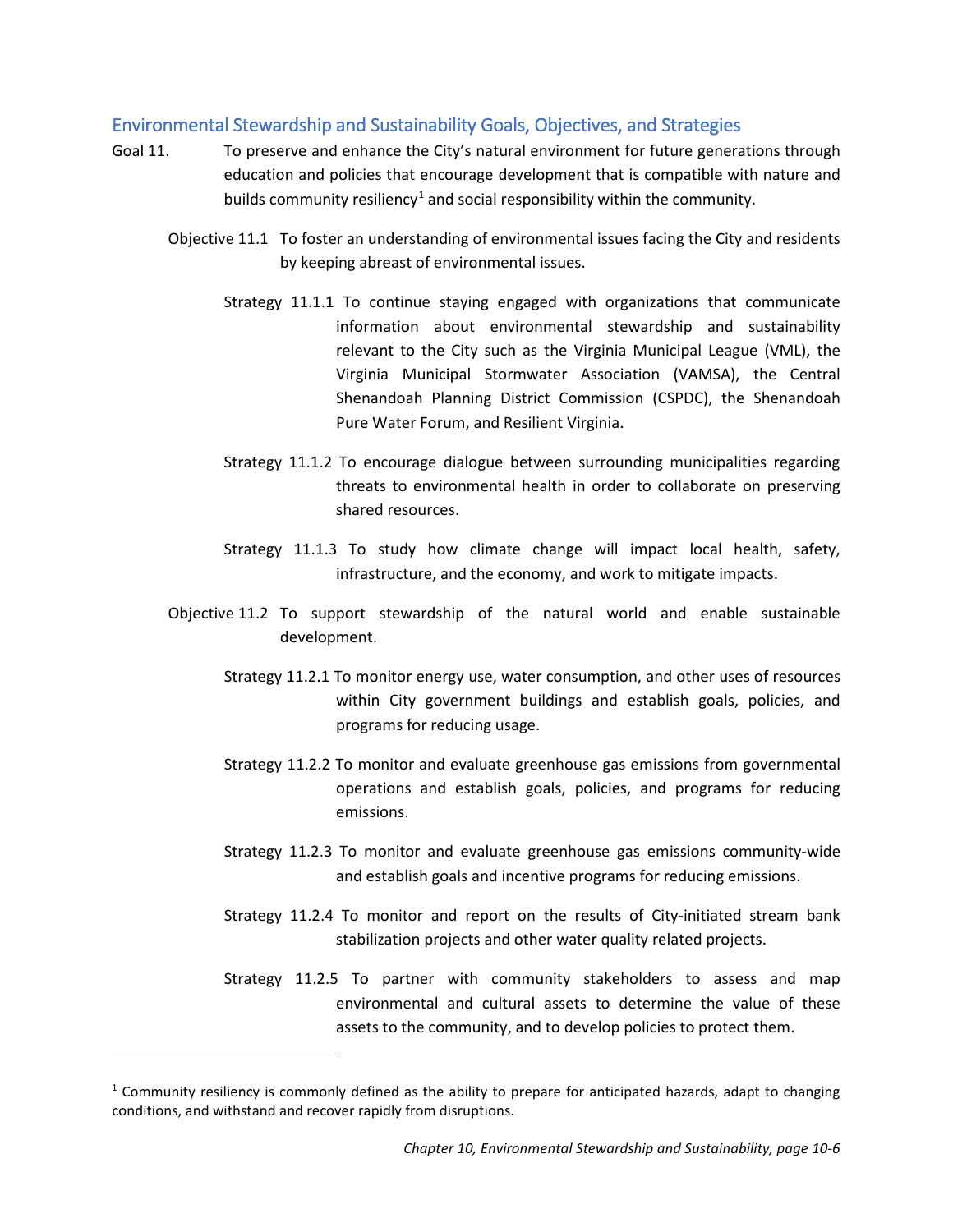## <span id="page-6-0"></span>Environmental Stewardship and Sustainability Goals, Objectives, and Strategies

- Goal 11. To preserve and enhance the City's natural environment for future generations through education and policies that encourage development that is compatible with nature and builds community resiliency<sup>[1](#page-6-1)</sup> and social responsibility within the community.
	- Objective 11.1 To foster an understanding of environmental issues facing the City and residents by keeping abreast of environmental issues.
		- Strategy 11.1.1 To continue staying engaged with organizations that communicate information about environmental stewardship and sustainability relevant to the City such as the Virginia Municipal League (VML), the Virginia Municipal Stormwater Association (VAMSA), the Central Shenandoah Planning District Commission (CSPDC), the Shenandoah Pure Water Forum, and Resilient Virginia.
		- Strategy 11.1.2 To encourage dialogue between surrounding municipalities regarding threats to environmental health in order to collaborate on preserving shared resources.
		- Strategy 11.1.3 To study how climate change will impact local health, safety, infrastructure, and the economy, and work to mitigate impacts.
	- Objective 11.2 To support stewardship of the natural world and enable sustainable development.
		- Strategy 11.2.1 To monitor energy use, water consumption, and other uses of resources within City government buildings and establish goals, policies, and programs for reducing usage.
		- Strategy 11.2.2 To monitor and evaluate greenhouse gas emissions from governmental operations and establish goals, policies, and programs for reducing emissions.
		- Strategy 11.2.3 To monitor and evaluate greenhouse gas emissions community-wide and establish goals and incentive programs for reducing emissions.
		- Strategy 11.2.4 To monitor and report on the results of City-initiated stream bank stabilization projects and other water quality related projects.
		- Strategy 11.2.5 To partner with community stakeholders to assess and map environmental and cultural assets to determine the value of these assets to the community, and to develop policies to protect them.

 $\overline{a}$ 

<span id="page-6-1"></span><sup>&</sup>lt;sup>1</sup> Community resiliency is commonly defined as the ability to prepare for anticipated hazards, adapt to changing conditions, and withstand and recover rapidly from disruptions.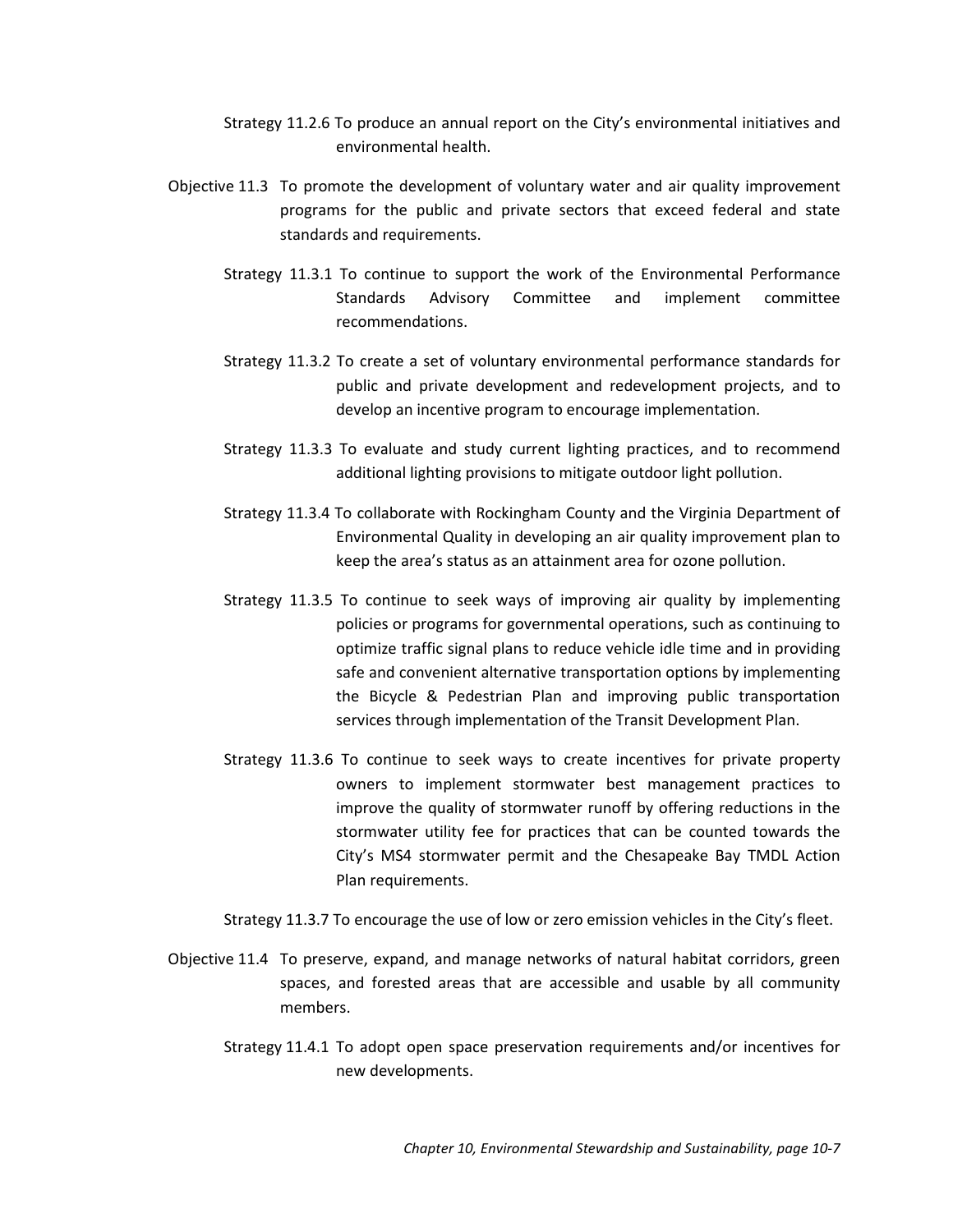Strategy 11.2.6 To produce an annual report on the City's environmental initiatives and environmental health.

- Objective 11.3 To promote the development of voluntary water and air quality improvement programs for the public and private sectors that exceed federal and state standards and requirements.
	- Strategy 11.3.1 To continue to support the work of the Environmental Performance Standards Advisory Committee and implement committee recommendations.
	- Strategy 11.3.2 To create a set of voluntary environmental performance standards for public and private development and redevelopment projects, and to develop an incentive program to encourage implementation.
	- Strategy 11.3.3 To evaluate and study current lighting practices, and to recommend additional lighting provisions to mitigate outdoor light pollution.
	- Strategy 11.3.4 To collaborate with Rockingham County and the Virginia Department of Environmental Quality in developing an air quality improvement plan to keep the area's status as an attainment area for ozone pollution.
	- Strategy 11.3.5 To continue to seek ways of improving air quality by implementing policies or programs for governmental operations, such as continuing to optimize traffic signal plans to reduce vehicle idle time and in providing safe and convenient alternative transportation options by implementing the Bicycle & Pedestrian Plan and improving public transportation services through implementation of the Transit Development Plan.
	- Strategy 11.3.6 To continue to seek ways to create incentives for private property owners to implement stormwater best management practices to improve the quality of stormwater runoff by offering reductions in the stormwater utility fee for practices that can be counted towards the City's MS4 stormwater permit and the Chesapeake Bay TMDL Action Plan requirements.
	- Strategy 11.3.7 To encourage the use of low or zero emission vehicles in the City's fleet.
- Objective 11.4 To preserve, expand, and manage networks of natural habitat corridors, green spaces, and forested areas that are accessible and usable by all community members.
	- Strategy 11.4.1 To adopt open space preservation requirements and/or incentives for new developments.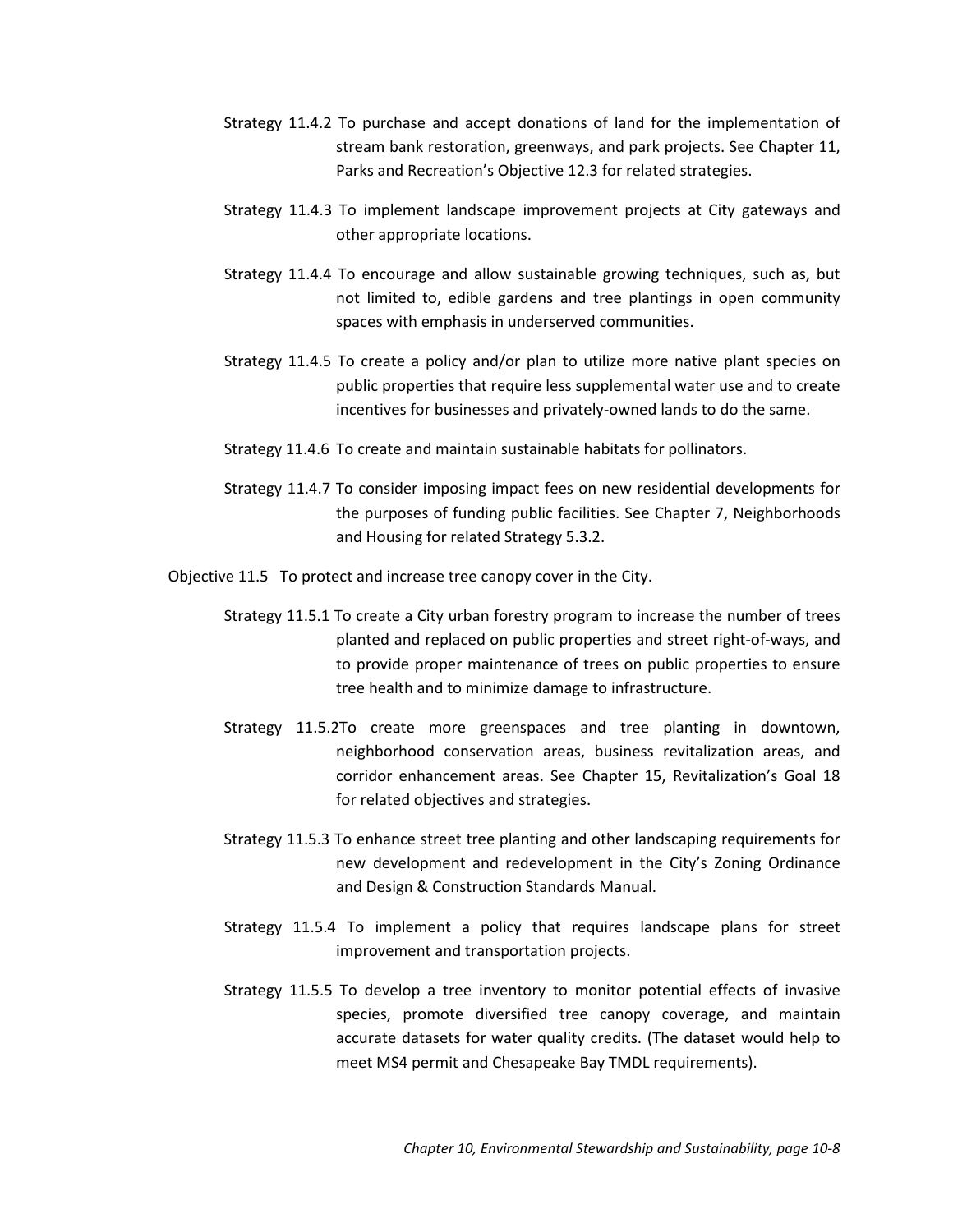- Strategy 11.4.2 To purchase and accept donations of land for the implementation of stream bank restoration, greenways, and park projects. See Chapter 11, Parks and Recreation's Objective 12.3 for related strategies.
- Strategy 11.4.3 To implement landscape improvement projects at City gateways and other appropriate locations.
- Strategy 11.4.4 To encourage and allow sustainable growing techniques, such as, but not limited to, edible gardens and tree plantings in open community spaces with emphasis in underserved communities.
- Strategy 11.4.5 To create a policy and/or plan to utilize more native plant species on public properties that require less supplemental water use and to create incentives for businesses and privately-owned lands to do the same.
- Strategy 11.4.6 To create and maintain sustainable habitats for pollinators.
- Strategy 11.4.7 To consider imposing impact fees on new residential developments for the purposes of funding public facilities. See Chapter 7, Neighborhoods and Housing for related Strategy 5.3.2.
- Objective 11.5 To protect and increase tree canopy cover in the City.
	- Strategy 11.5.1 To create a City urban forestry program to increase the number of trees planted and replaced on public properties and street right-of-ways, and to provide proper maintenance of trees on public properties to ensure tree health and to minimize damage to infrastructure.
	- Strategy 11.5.2To create more greenspaces and tree planting in downtown, neighborhood conservation areas, business revitalization areas, and corridor enhancement areas. See Chapter 15, Revitalization's Goal 18 for related objectives and strategies.
	- Strategy 11.5.3 To enhance street tree planting and other landscaping requirements for new development and redevelopment in the City's Zoning Ordinance and Design & Construction Standards Manual.
	- Strategy 11.5.4 To implement a policy that requires landscape plans for street improvement and transportation projects.
	- Strategy 11.5.5 To develop a tree inventory to monitor potential effects of invasive species, promote diversified tree canopy coverage, and maintain accurate datasets for water quality credits. (The dataset would help to meet MS4 permit and Chesapeake Bay TMDL requirements).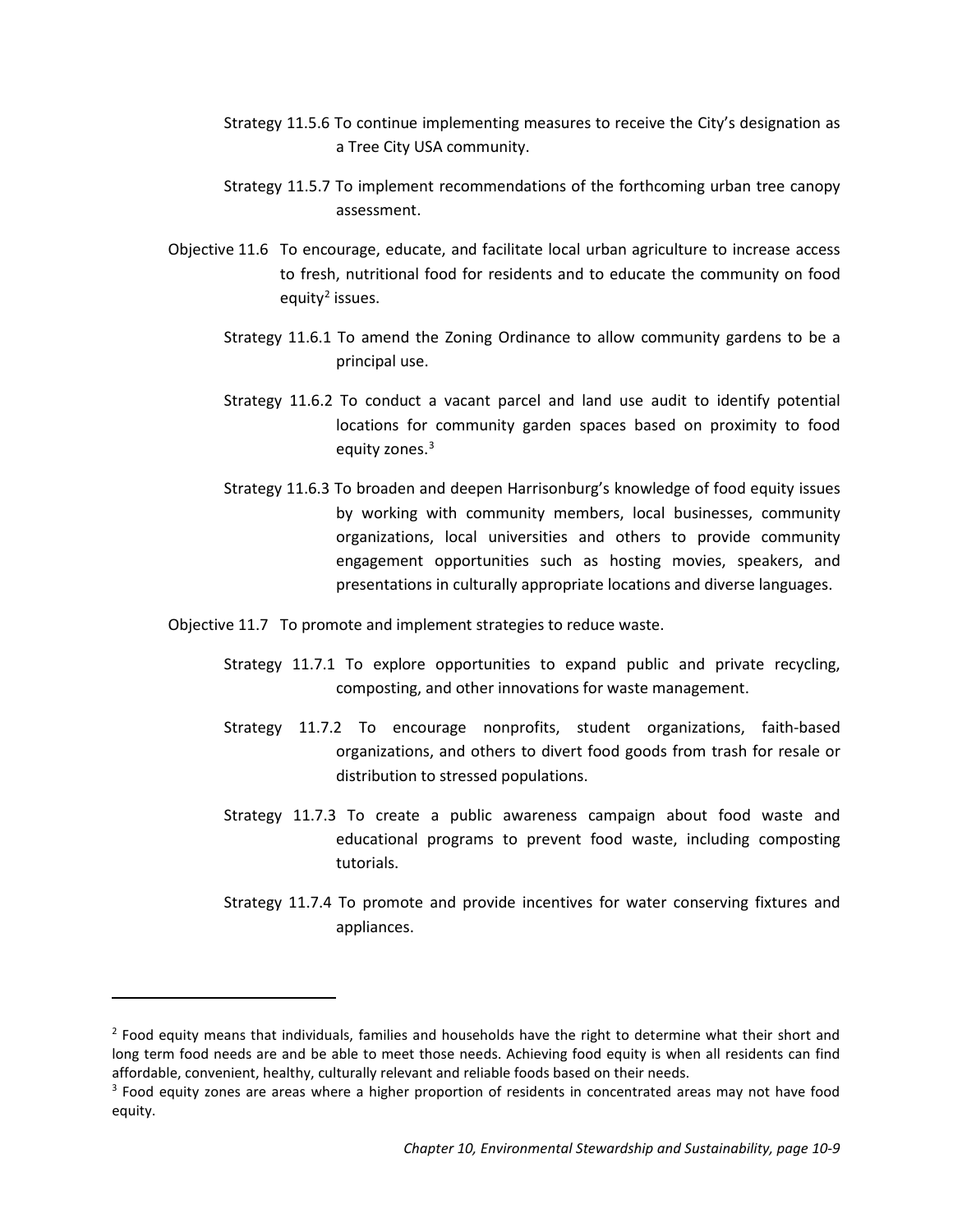- Strategy 11.5.6 To continue implementing measures to receive the City's designation as a Tree City USA community.
- Strategy 11.5.7 To implement recommendations of the forthcoming urban tree canopy assessment.
- Objective 11.6 To encourage, educate, and facilitate local urban agriculture to increase access to fresh, nutritional food for residents and to educate the community on food equity<sup>[2](#page-9-0)</sup> issues.
	- Strategy 11.6.1 To amend the Zoning Ordinance to allow community gardens to be a principal use.
	- Strategy 11.6.2 To conduct a vacant parcel and land use audit to identify potential locations for community garden spaces based on proximity to food equity zones.<sup>[3](#page-9-1)</sup>
	- Strategy 11.6.3 To broaden and deepen Harrisonburg's knowledge of food equity issues by working with community members, local businesses, community organizations, local universities and others to provide community engagement opportunities such as hosting movies, speakers, and presentations in culturally appropriate locations and diverse languages.
- Objective 11.7 To promote and implement strategies to reduce waste.
	- Strategy 11.7.1 To explore opportunities to expand public and private recycling, composting, and other innovations for waste management.
	- Strategy 11.7.2 To encourage nonprofits, student organizations, faith-based organizations, and others to divert food goods from trash for resale or distribution to stressed populations.
	- Strategy 11.7.3 To create a public awareness campaign about food waste and educational programs to prevent food waste, including composting tutorials.
	- Strategy 11.7.4 To promote and provide incentives for water conserving fixtures and appliances.

 $\overline{a}$ 

<span id="page-9-0"></span><sup>&</sup>lt;sup>2</sup> Food equity means that individuals, families and households have the right to determine what their short and long term food needs are and be able to meet those needs. Achieving food equity is when all residents can find affordable, convenient, healthy, culturally relevant and reliable foods based on their needs.

<span id="page-9-1"></span><sup>&</sup>lt;sup>3</sup> Food equity zones are areas where a higher proportion of residents in concentrated areas may not have food equity.